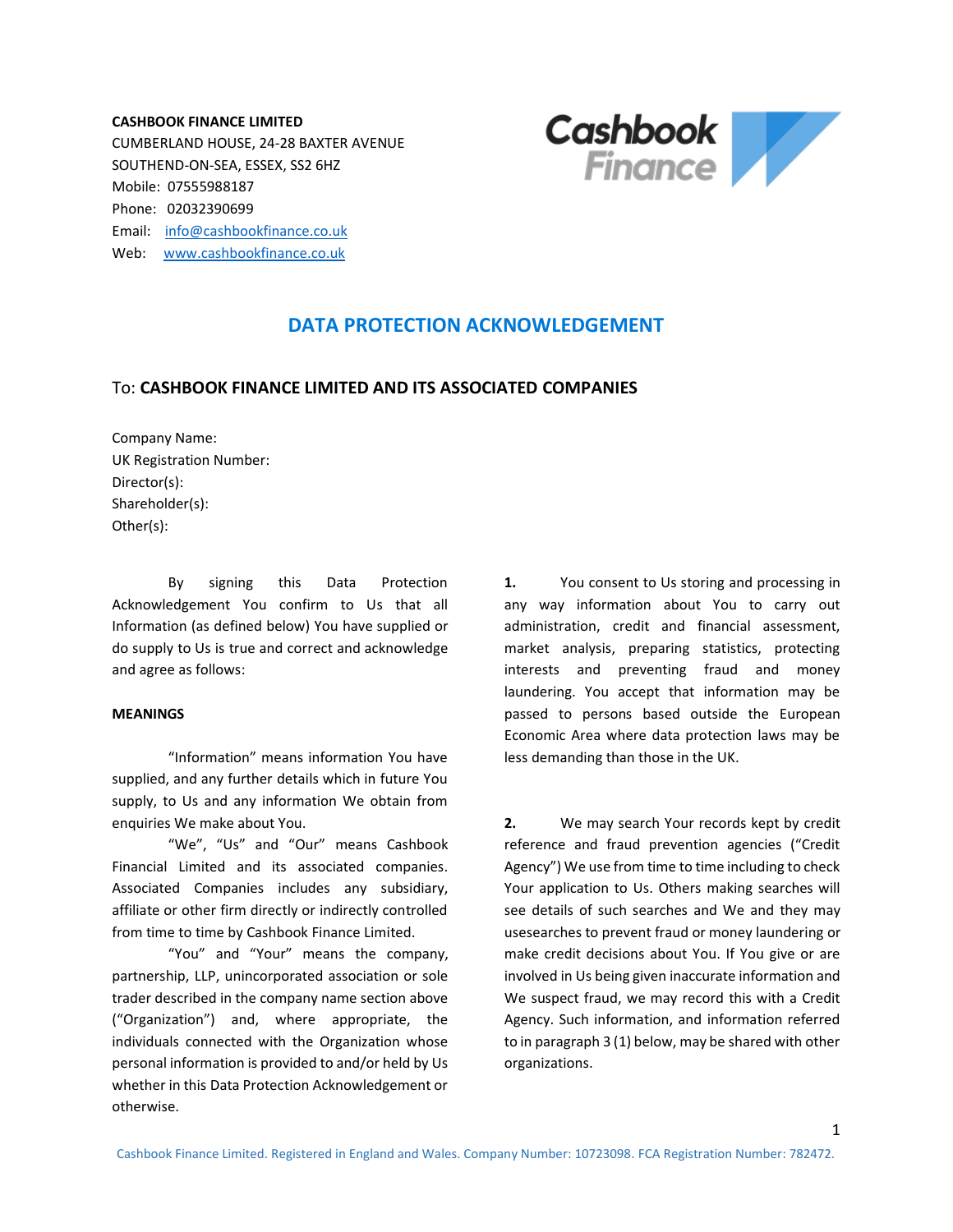- **3.** We may give information about You to:
	- 3.1 a Credit Agency, for it and others searching its records to use to help make decisions about You, Your associated business or household's members;
	- 3.2 service providers (including Your and any Organization's insurers, for underwritting purposes (who may pass it to persons they deal with and to users of their services and give Us information and personal data from their sources)), to help them carry out their services;
	- 3.3 legal and tax advisers and persons in relation to any Small Firms Loan Guarantee Scheme application which relates to an Organization, to help provide their services;
	- 3.4 any of You or any person giving (or potentially giving) a guarantee, indemnity or other commitment in relation to Your obligations to Us, to assess their obligations to Us;
	- 3.5 bankers, financiers or other advisers acting on Your, Our or any Organization's behalf, so that they can carry out their services to such person;
- 3.6 to assess Your financial position or consider offering facilities to the Organisation or You; and
- 3.7 any person where We are allowed or required to do so by law.
- **4.** If You do not wish to be contracted by Us about services for market research or of possible interest to You, You may tell Our Data Protection Compliance Officer (details in paragraph 6 below). We will not pass information about You to others for direct marketing.

**5.** We may monitor and/or record Your phone calls to Us for training or security purposes. Such recordings belong to Us.

**6.** If You want details of the Credit Agenices and other persons described in this Data Protection Acknowledgement, You may contact our offices at:

## CUMBERLAND HOUSE, 24-28 BAXTER AVENUE SOUTHEND-ON-SEA, ESSEX, SS2 6HZ,

Phone: 07555988187, [info@cashbookfinance.co.uk,](mailto:info@cashbookfinance.co.uk) or such other address or telephone number as We tell You. You have a right to a copy of the information held about You if You contact our offices. A fee will be payable.